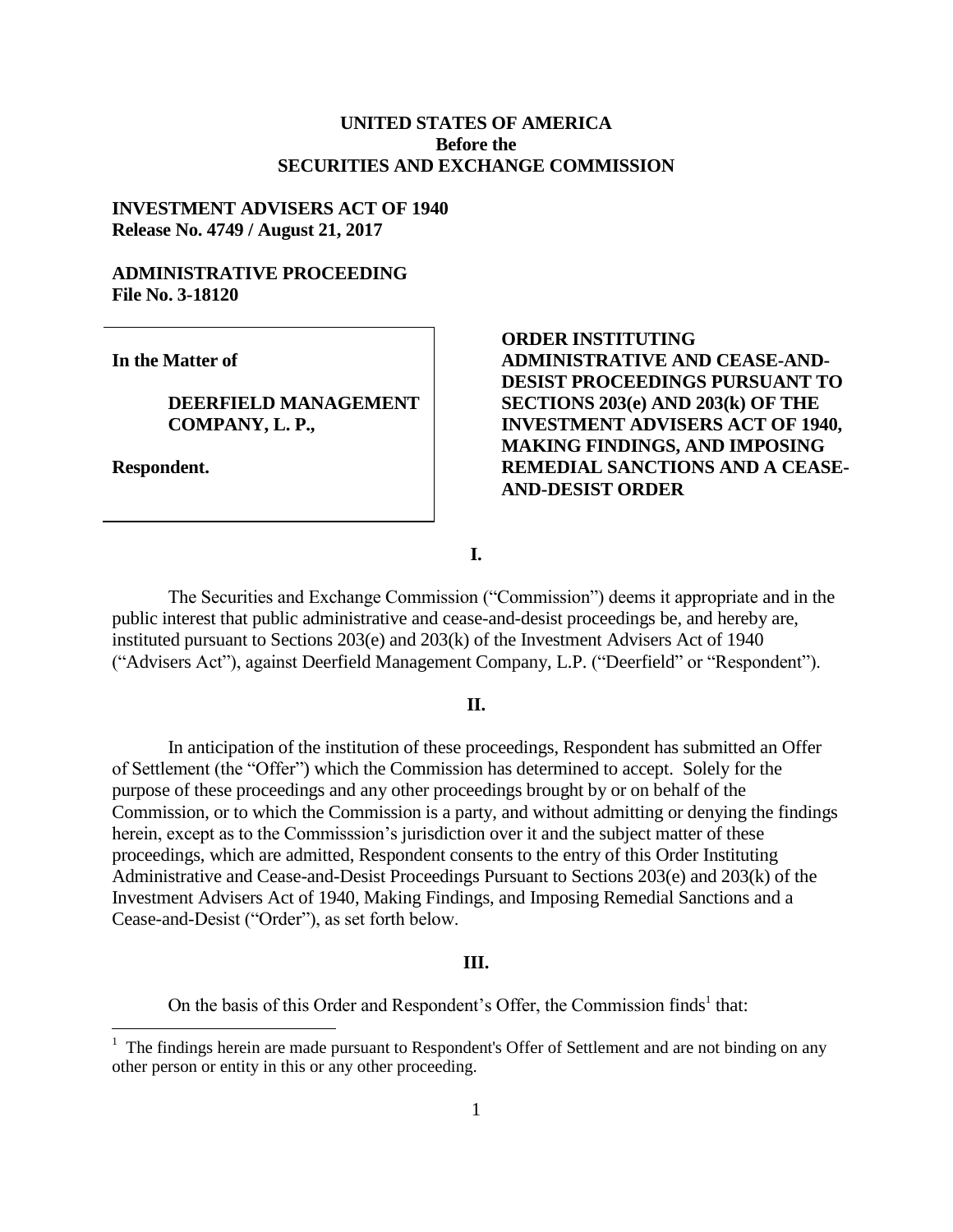# **SUMMARY**

1. This case involves the failures of Deerfield Management Company, L.P. ("Deerfield"), a registered investment adviser, from 2012 through 2014 (the "Relevant Period") to establish, maintain, and enforce policies and procedures reasonably designed to prevent the misuse of material, nonpublic information, particularly taking into consideration the nature of Deerfield's business. Deerfield conducted extensive research in the healthcare sector, which helped inform the firm's investment decisions on behalf of hedge funds it advised. As part of this research, Deerfield engaged third party consultants and research firms, including firms that specialized in providing "political intelligence" regarding upcoming regulatory and legislative decisions.

2. During the Relevant Period, Deerfield failed to establish, maintain, and enforce policies and procedures reasonably designed to address the risk that its employees could misuse material, nonpublic information from research firms that Deerfield retained, particularly those specializing in political intelligence. Deerfield's policies and procedures concerning research firms required only an initial review, to be refreshed "from time to time" (according to its Compliance Manual) to ensure that the research firms observed their own policies and procedures to prevent the disclosure of material, nonpublic information. Deerfield also relied on its own employees to self-evaluate and self-report potential receipt of material, nonpublic information, but failed to adopt policies and procedures to ensure that its employees did so. For example, as explained below, Deerfield distinguished expert network firms from research firms. Deerfield imposed compliance requirements when its employees interacted with experts and expert network firms, but did not adopt similar safeguards for dealings with research firms.

3. The risk posed by Deerfield's use of research firms manifested when Deerfield analysts received material, nonpublic information from a political intelligence analyst whose research firms Deerfield retained. Until early 2013, contrary to its own policies and procedures, Deerfield failed to review the policies and procedures at one of the political intelligence analyst's research firms. In addition, the political intelligence analyst provided Deerfield's analysts with material nonpublic information from sources at the Centers for Medicare and Medicaid Services ("CMS"). However, Deerfield failed to enforce its policies and procedures requiring employees to self-report receipt of this information to certain members of the firm's senior management.

4. From at least May 2012 through November 2013, the political intelligence analyst conveyed to Deerfield analysts material, nonpublic information regarding three confidential CMS decisions before those decisions were publicly announced. The Deerfield analysts based trading recommendations on that information, and Deerfield made timely trades that resulted in profits of more than \$3.9 million for certain of its hedge funds once CMS announced its decisions.

5. Despite red flags that the political intelligence analyst was conveying material, nonpublic information to Deerfield analysts, Deerfield continued to retain the political intelligence analyst's firms and did not address the weaknesses in its policies and procedures.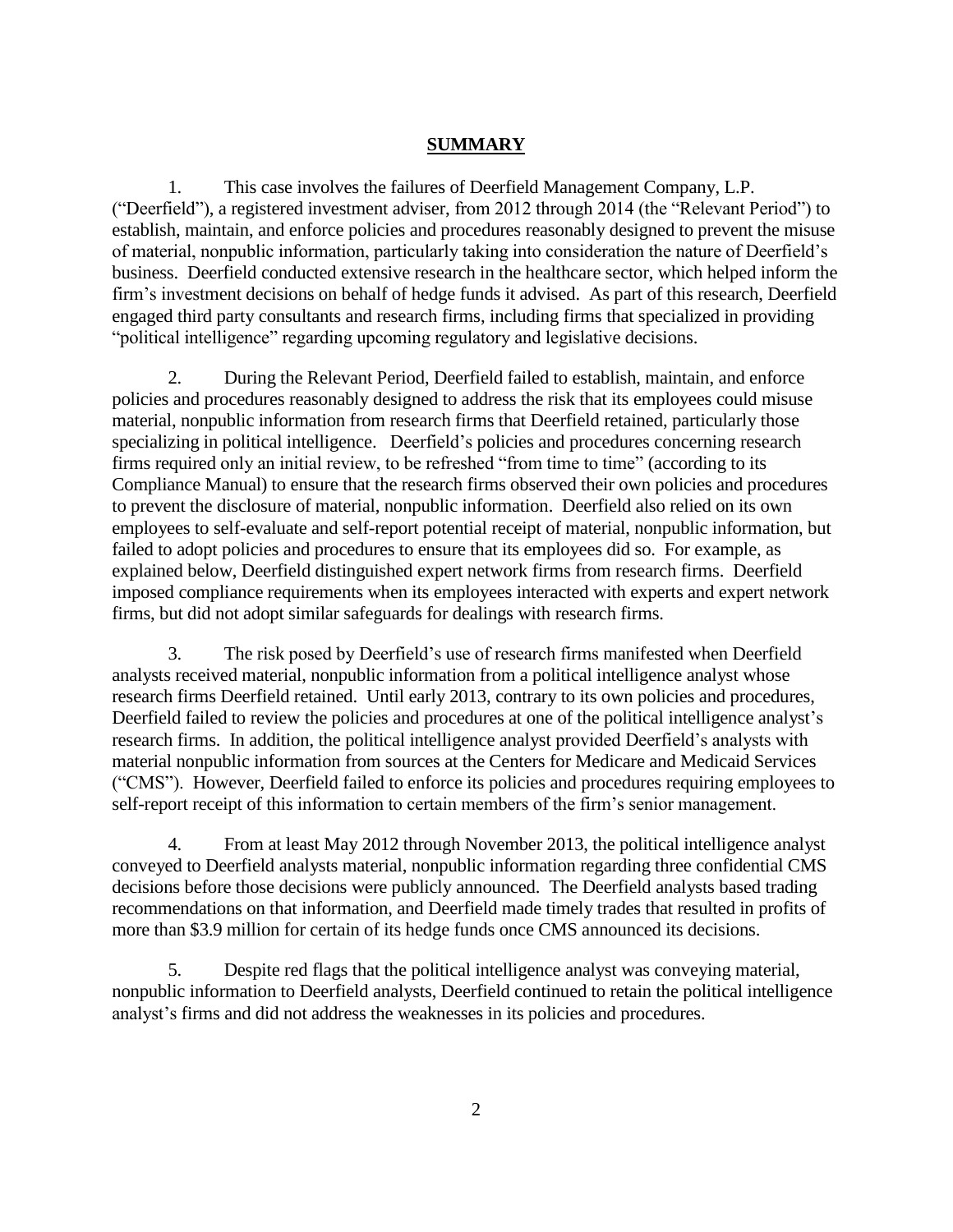### **RESPONDENT**

6. **Deerfield Management Company, L.P.** is a Delaware limited partnership headquartered in New York, New York. Deerfield is an investment adviser that provides advisory services in the healthcare sector exclusively to its associated funds. As of December 31, 2014, Deerfield had approximately \$6.4 billion in assets under management. Deerfield has been registered with the Commission as an investment adviser since March 30, 2012. Deerfield has a significant financial interest in the assets and performance of the hedge funds it advises due to advisory fees it receives (traditionally 1.75% per year of the net assets of the applicable funds) and performance-based compensation (traditionally 20% per year of net appreciation of funds' assets).

# **FACTS**

# **A. Deerfield's Policies and Procedures to Prevent the Misuse of Material, Nonpublic Information**

7. Deerfield first adopted a Compliance Manual in 2012, and revised it in 2013. The 2013 version remained in effect through 2014. The versions did not differ in material respects concerning prevention of the misuse of material, nonpublic information. The Compliance Manual provided employees with a list of types of information they should consider material, including, but not limited to: "dividend changes, earnings estimates, changes in previously released earnings estimates, significant merger, acquisition or other major transaction proposals or agreements, major litigation, liquidation problems, knowledge of an impending default on debt obligations, knowledge of an impending change in debt rating by a statistical rating organization, and extraordinary management developments." The Compliance Manual added that "[m]aterial information does not have to relate to the issuer's business. For example, in one case the Supreme Court considered as material certain information about the contents of a forthcoming newspaper column that was expected to affect the market price of a security."

8. Deerfield's Compliance Manual stated that concerns about the misuse of material, nonpublic information by the firm or its employees could arise primarily in two ways: (1) "the Firm conducts extensive fundamental research on the entire healthcare sector in order to develop and implement investment theses. Despite efforts to avoid receiving non-public information, such research may sometimes result in the Firm receiving non-public information about the companies it researches"; and (2) the Firm may possess "material, non-public information relating to its own business and the investment activities of the Funds."

# **B. Deerfield Did Not Establish or Maintain Policies and Procedures Reasonably Designed to Address the Risks Created by Its Practice of Using Research Firms**

9. Deerfield engaged research firms and their political intelligence analysts to provide information regarding government decision-making. This business practice exposed Deerfield's employees to the risk of receiving material, nonpublic information from such research firms. Deerfield's policies and procedures were not reasonably designed to guard against this risk during the Relevant Period.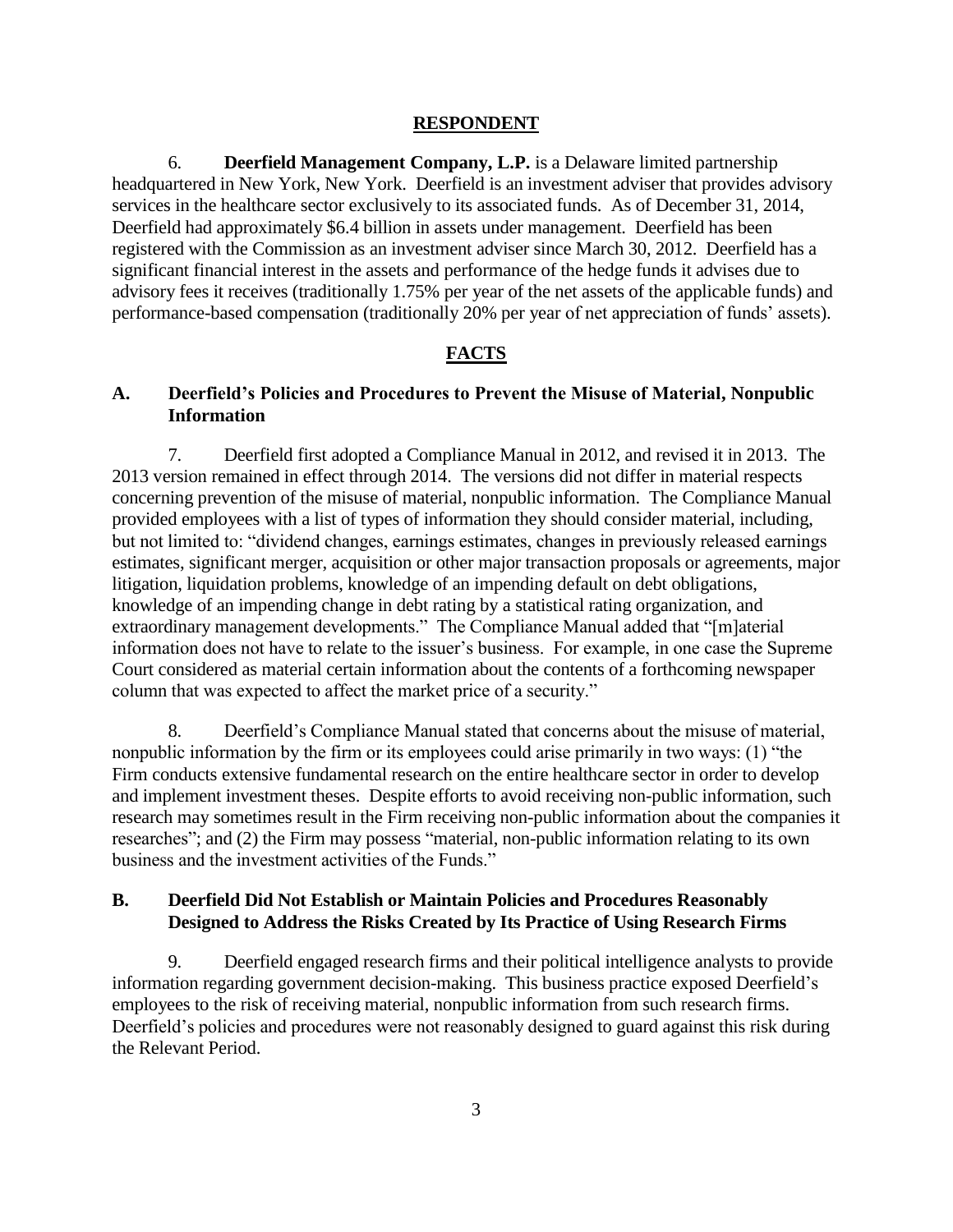10. Deerfield's Compliance Manual established certain procedures for its use of "experts" and "expert networks." However, as explained below, Deerfield did not apply these procedures to a broad category of "research firms," including those that employed political intelligence analysts.

11. The Compliance Manual noted that Deerfield "may from time to time consult with experts in scientific, medical, commercial, business, regulatory, and legal fields, among others, and the Firm or a third party expert network may pay such persons for providing their time and expertise." Under Deerfield's policies and procedures, all expert and expert networks engaged by Deerfield must first undergo "due diligence" to evaluate their compliance controls. In addition, at the beginning of any expert consultation, the Deerfield employee consulting with the expert was required to provide an oral reminder to the expert not to disclose information that would constitute material, nonpublic information. After the conclusion of the consultation, the employee was required to enter a report of the discussion into Deerfield's "Matrix" system (a database created by Deerfield to retain and organize investment research). The head of Deerfield's internal research department (the Deerfield Institute) was responsible for monitoring compliance with these requirements.

12. In 2012, Deerfield provided training to its employees that specifically *excluded* research firms from the requirements for expert consultations. Deerfield distinguished research firms from expert consultants by defining research firms as firms that provided "a finished product" based upon the research firm's "internal expertise and research." The training materials stated that the Deerfield Institute would conduct "diligence" on research firms, but Deerfield would rely upon the research firms to police their own conduct. Further, it was "not necessary to give a cautionary statement or make a Matrix entry following a "consult" with a research firm.

13. In 2013, Deerfield adopted a new version of its Compliance Manual, which remained in effect through 2014. This version incorporated the exception for research firms that had been explained in the 2012 training. Research firms were required only to demonstrate that they "observe policies and procedures to prevent the disclosure of material non-public information or any information in breach of a duty." That demonstration was to be "refreshed from time to time." However, the policies and procedures did not explain what these reviews should entail, such as verification that the research firm had adopted such policies and procedures and was actually following them or how Deerfield personnel should go about doing so. In addition, the Compliance Manual explained that it was "not necessary for Deerfield analysts to obtain fresh terms and conditions, or to provide fresh warnings regarding the disclosure of confidential information with each interaction" or take any other steps such as to document their interactions in the firm's Matrix system for monitoring by the head of the Deerfield Institute.

14. Apart from this review described in the 2012 training and added in the 2013 Compliance Manual, Deerfield did not have any policies or procedures that applied to "research firms," including those that employed political intelligence analysts. Deerfield's policies and procedures otherwise placed the burden on Deerfield's employees to police themselves by requiring that they identify their potential receipt of material, nonpublic information and raise concerns with superiors, including the Chief Compliance Officer, Chief Financial Officer, or Head Trader.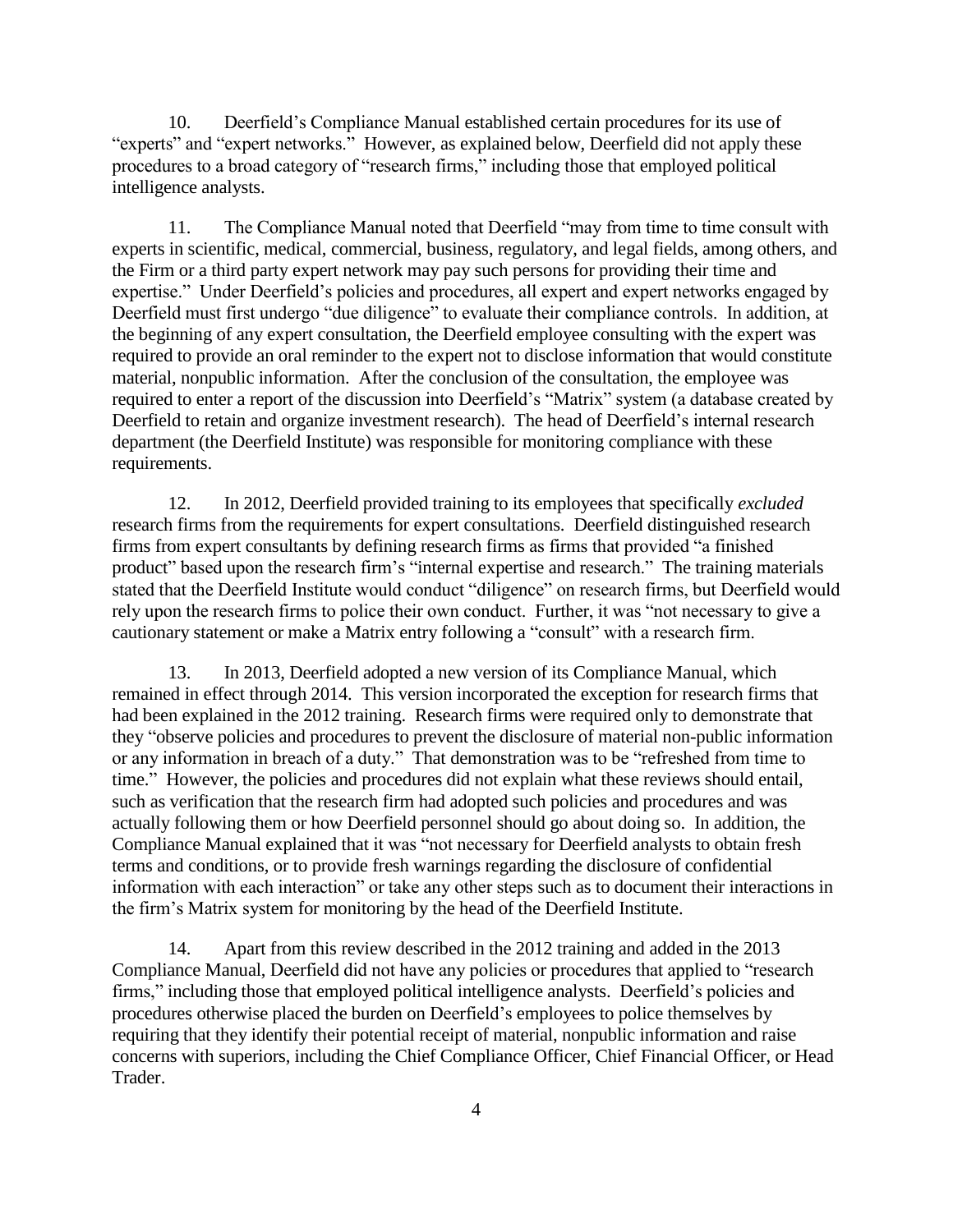# **C. Deerfield Did Not Enforce its Policies and Procedures**

15. As discussed above, Deerfield's policies and procedures required the Deerfield Institute to determine that research firms observed policies and procedures designed to prevent the disclosure of material, nonpublic information or any other information in breach of a duty. Deerfield's review of whether a research firm observed its own policies and procedures was critical because it was Deerfield's sole procedure in place to prevent the receipt and misuse of material, nonpublic information from research firms. However, Deerfield did not enforce this requirement.

16. For example, Deerfield did not review the policies and procedures of at least one research firm it retained from at least 2009 until early 2013. When Deerfield received this research firm's policies and procedures in 2013, Deerfield continued to retain the firm's services despite red flags. One red flag was that the research firm's Form  $ADV^2$  indicated that the political intelligence analyst also served as the research firm's Chief Compliance Officer. Deerfield continued to retain the services of the political intelligence analyst and his research firm despite the conflict of interest posed by a Chief Compliance Officer overseeing his own work, which involved a risk of obtaining material, nonpublic information and providing such information to his investment adviser clients.

17. Additional red flags were communications with the political intelligence analyst that contained potential material, nonpublic information. These communications continued for several years, including several received by members of senior management responsible for enforcing Deerfield's policies and procedures. Nevertheless, these emails did not result in any actions by Deerfield to prevent the potential misuse of material, nonpublic information. Examples of these communications include:

- A. In July 2010, the political intelligence analyst emailed several Deerfield analysts about a forthcoming regulation by CMS, writing: "Timing for regs are crazy but I just heard from a reliable cms source the reg is likely coming out today after 4pm. All issues have been resolved and all outstanding edits have been completed." One of the analysts forwarded the email to other Deerfield personnel, including traders, portfolio managers, the Chief Compliance Officer/general counsel.
- B. In September 2010, a Deerfield analyst sent the same group of Deerfield personnel a summary of a conversation he had with the political intelligence analyst concerning an upcoming regulation and what to expect from CMS. The analyst wrote: "[t]here is a closed-door meeting next week and [the political intelligence analyst] has a guy there *. . .* regulation would be announced in 2011, effective 2012."
- C. In September 2011, a Deerfield analyst emailed the political intelligence analyst regarding an anticipated coverage decision by a Medicare

 $\overline{a}$ 

 $2$  The research firm was a registered investment adviser that filed a Form ADV with the Securities and Exchange Commission and was registered with the District of Columbia.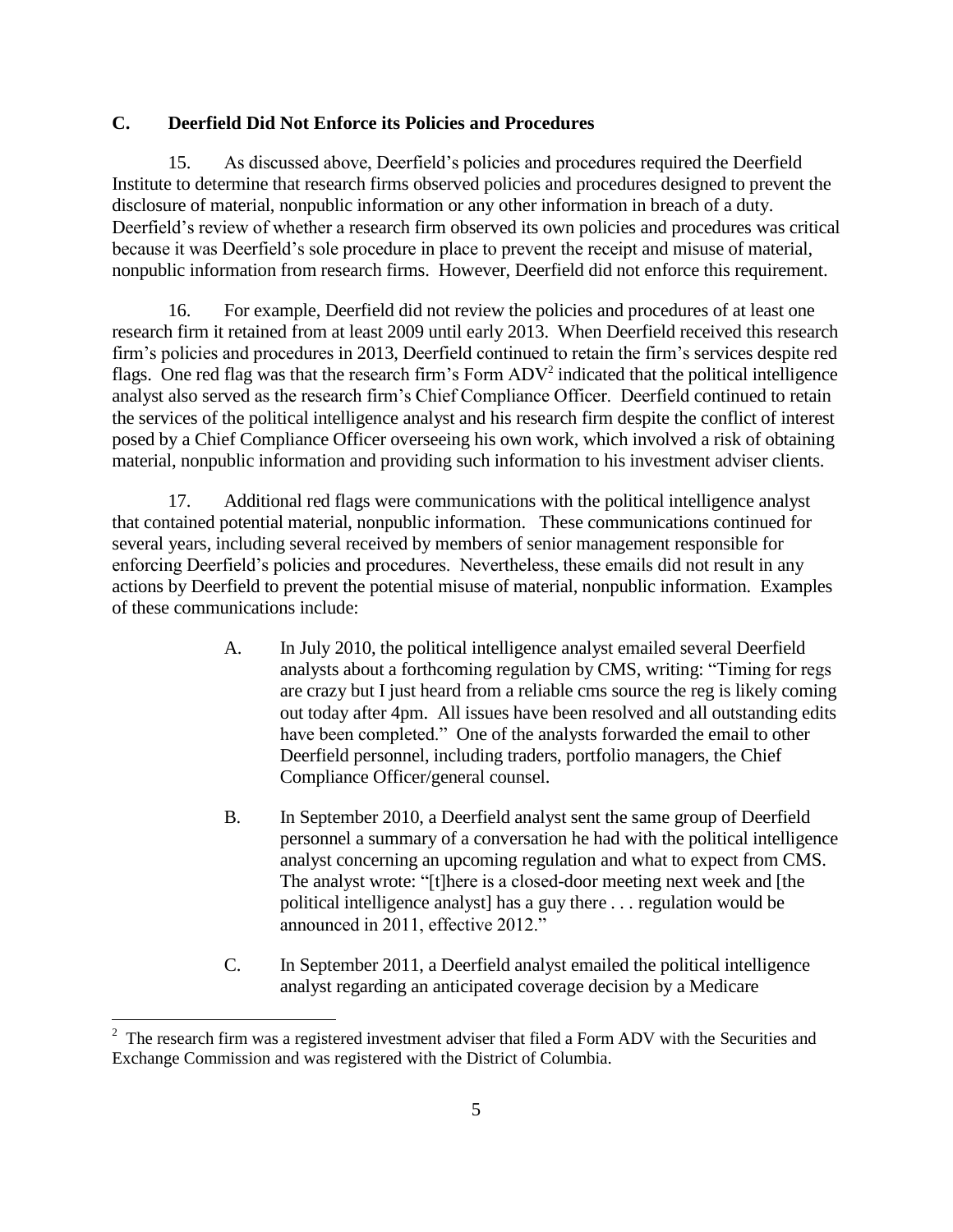Administrative Contractor, asking, "Is it already public or did you just hear about it from CMS guys? Any sense of how strong an endorsement it is?" The analyst forwarded the email string to the other Deerfield personnel, enabling others at the firm to see his questions to the political intelligence analyst.

18. Other communications that contained material, nonpublic information resulted in trading by Deerfield. Between at least May 2012 and November 2013, the political intelligence analyst transmitted material, nonpublic information regarding CMS decisions to Deerfield analysts, which the Deerfield analysts then used as the basis for trading recommendations. These communications were not reported to senior management as required by the firm's policies and procedures, and Deerfield did not have reasonably designed procedures in place to enforce this requirement. Instead, Deerfield traded in advance of several CMS announcements:

- A. In May and June 2012, the political intelligence analyst provided Deerfield analysts with specific information regarding confidential CMS deliberations regarding cuts to Medicare reimbursement rates for certain radiation oncology treatments. The Deerfield analysts recommended trades based on this information, and Deerfield then traded on behalf of certain of its hedge funds to sell short shares of two companies who offered products and services related to radiation oncology. The hedge funds that Deerfield advised then profited when CMS announced the rate cuts.
- B. In May and June 2013, the political intelligence analyst provided a Deerfield analyst with specific information regarding confidential CMS deliberations regarding a proposed 12% reduction to the Medicare reimbursement rate for certain kidney dialysis treatments, services, and drugs. The Deerfield analyst recommended trades based on this information and Deerfield then sold short the shares of a company that offered products and services related to kidney dialysis. The hedge funds that Deerfield advised then profited when CMS publicly announced the cuts, which were in the exact amount the political intelligence analyst had conveyed to the Deerfield analyst.
- C. In November 2013, the political intelligence analyst provided a Deerfield analyst with specific information regarding confidential CMS deliberations regarding a final decision to phase in, over a four-year period, a 12% reduction to the Medicare reimbursement rate for certain kidney dialysis treatments, services, and drugs. The analyst recommended trades based on this information and Deerfield then purchased shares of a company that offered products and services related to kidney dialysis. The hedge funds that Deerfield advised then profited when CMS publicly released its decision to phase-in the 12% cuts over a three- to four-year period, which was perceived as a positive development for the affected company.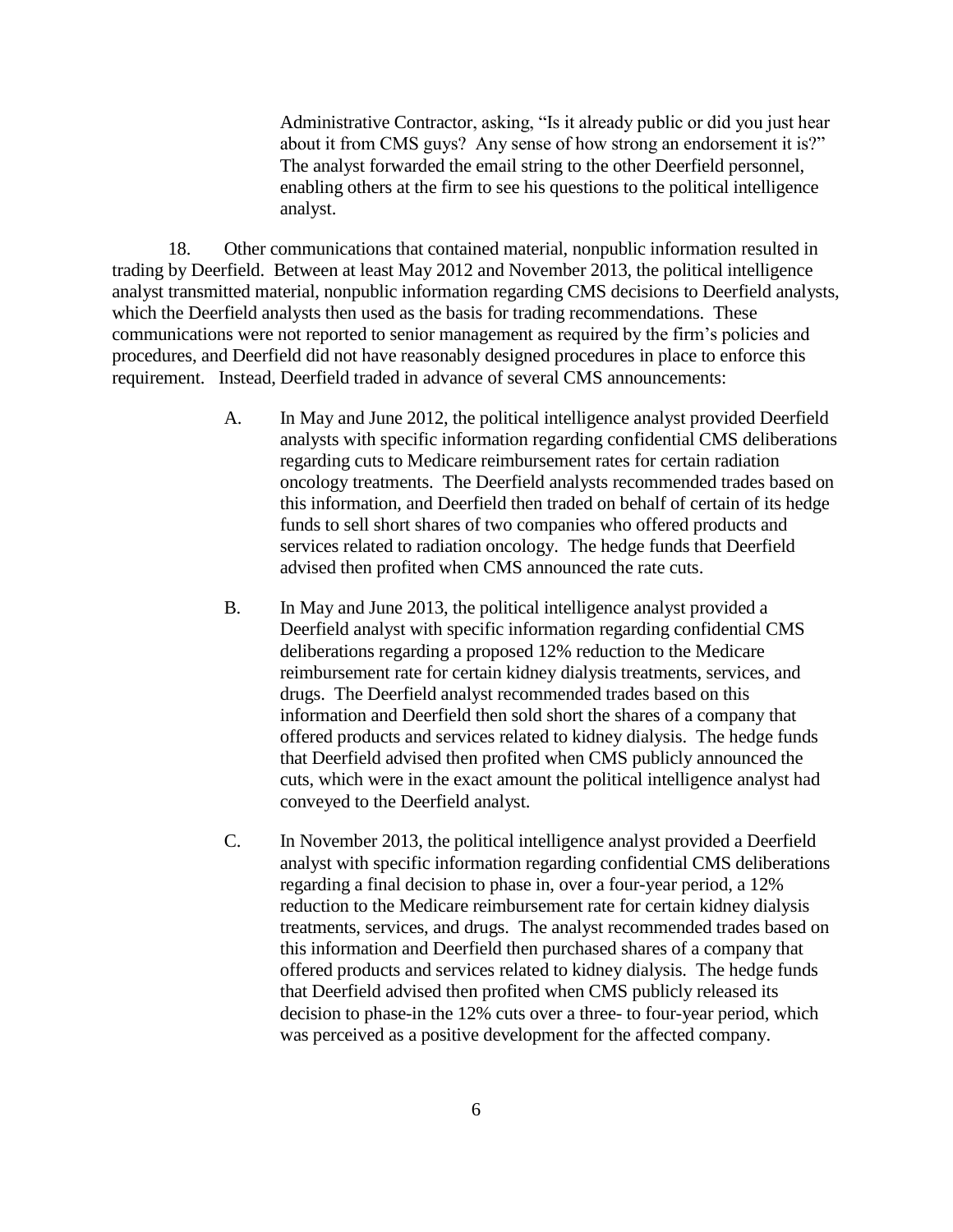19. As a result of these trades, hedge funds advised by Deerfield received profits totaling approximately \$3,946,267. Through its management agreements with the hedge funds, including performance-based compensation, Deerfield received approximately \$714,110 due to these trades.

#### **VIOLATIONS**

20. As a result of the conduct described above, Deerfield willfully<sup>3</sup> violated Section 204A of the Advisers Act, which requires investment advisers subject to Section 204 of the Advisers Act, such as Deerfield, to "establish, maintain, and enforce written policies and procedures reasonably designed, taking into consideration the nature of such investment adviser's business, to prevent the misuse in violation of this Act, or the Securities Exchange Act of 1934, or the rules or regulations thereunder, of material nonpublic information by such investment adviser or any person associated with such investment adviser."

#### **REMEDIAL EFFORTS**

21. In determining to accept the Offer, the Commission considered remedial acts undertaken by Deerfield.

#### **IV.**

In view of the foregoing, the Commission deems it appropriate and in the public interest to impose the sanctions agreed to in Deerfield's Offer.

Accordingly, pursuant to Sections 203(e) and 203(k) of the Advisers Act it is hereby ORDERED that:

A. Respondent cease and desist from committing or causing any violations and any future violations of Section 204A of the Advisers Act.

B. Respondent is censured.

 $\overline{a}$ 

C. Respondent shall, within 14 days of the entry of this Order, pay disgorgement of \$714,110, prejudgment interest of \$97,585 and a civil money penalty of \$3,946,267 to the United States Securities and Exchange Commission for transfer to the general fund of the United States Treasury, subject to Exchange Act Section 21F(g)(3). If timely payment of disgorgement and prejudgment interest is not made, additional interest shall accrue pursuant to SEC Rule of Practice 600, and if timely payment of the civil money penalty is not made, additional interest shall accrue pursuant to 31 U.S.C. § 3717. Payment must be made in one of the following ways:

 $3 \text{ A will full violation of the securities laws means merely "that the person charged with the duty knows" }$ what he is doing.'" *Wonsover v. SEC*, 205 F.3d 408, 414 (D.C. Cir. 2000) (quoting *Hughes v. SEC*, 174 F.2d 969, 977 (D.C. Cir. 1949)). There is no requirement that the actor "'also be aware that he is violating one of the Rules or Acts.'" *Id.* (quoting *Gearhart & Otis, Inc. v. SEC*, 348 F.2d 798, 803 (D.C. Cir. 1965)).